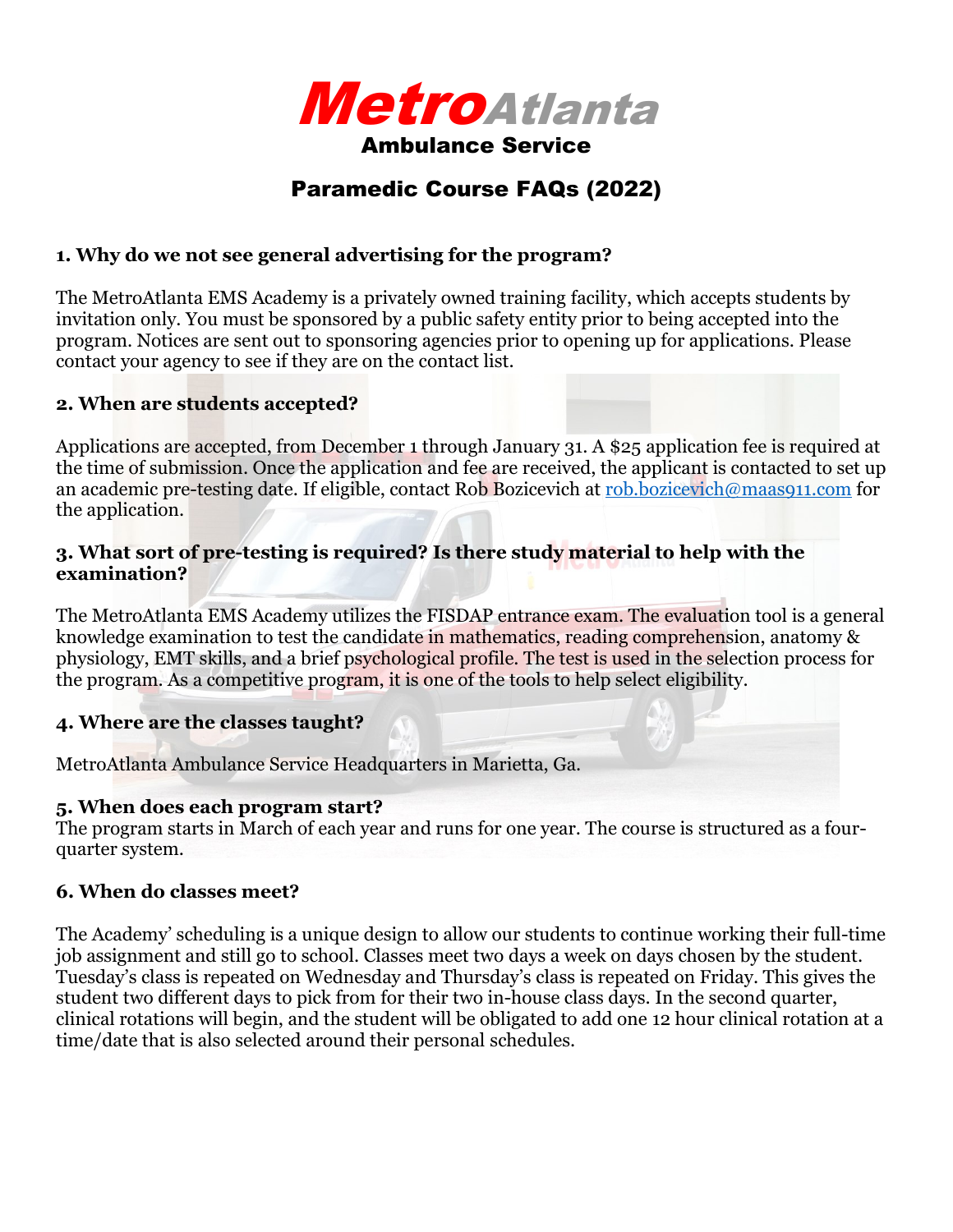# **7. Where are clinical rotations?**

Ambulance rotations will all be with the MetroAtlanta Ambulance Service in a variety of locations and at different times. Clinical rotations are currently with varies Piedmont Hospital locations, Northside Cherokee, and Peachtree Immediate Care facilities.

# **8. Does the MetroAtlanta EMS program offer college credits?**

The Academy does not offer college credits, but many of the technical colleges in Georgia will accept the program's certificate and licensure as a Paramedic towards an Associate's Degree by way of credit exemptions. Please contact the technical college of choice for more information.

# **9. Can any of the course offerings be taken online?**

No, all material is provided in a classroom or lab setting.

# **10. What textbook(s) is required?**

Caroline's Emergency Care in the Streets 8th Ed. is the current main text. Caroline's is supplemented by the Brady digital library. All books are provided in digital format. The student is also provided the use of an iPad for the duration of the program.

#### **11. What are other requirements of the program? Do I need to provide further documentation?**

There are many other requirements of the candidates which must be met prior to certain events within the program. Deadline dates are given to the students on the first day of class. The following will be needed as the program progresses:

# *Required Documents:*

Copy of current driver's license (GA) Proof of high school graduation Copies of all certification cards

# *Clinical requirements:*

MMR Physical (specific form required) TB Drug screening (provided by Academy) HBV Initial criminal background check (provided by Academy) Varicella Liability Insurance (provided by the Academy) Influenza TdaP Covid-19

# **12. Does the Academy offer a payment plan?**

With prior approvals, payment plans may be offered for those individuals without a paying sponsor.